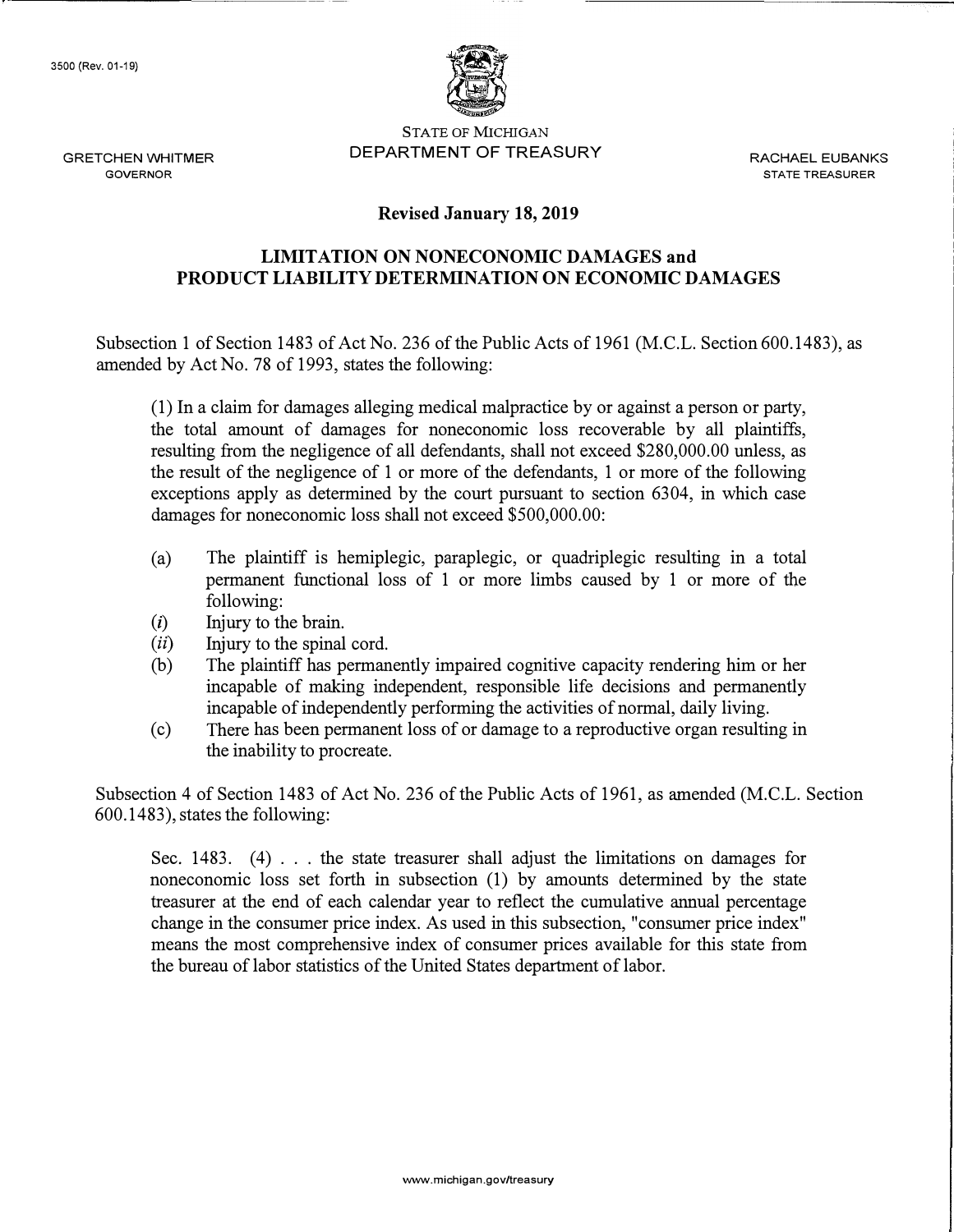## Page 2

Enacting Section 4 of Act No. 78 of 1993 provides, in part:

Section 4. (1) Section(s) 1483.of Act No. 236 of the Public Acts of 1961, as amended by this amendatory act, do(es) not apply to causes of action arising before October 1, 1993.

Subsection 1 of Section 2946a of Act No. 236 of the Public Acts of 1961 (M.C.L. Section 600.2946a), as amended by Act No. 249 of 1995 states the following:

Sec. 2946a. (1) In an action for product liability, the total amount of damages for noneconomic loss shall not exceed \$[280,000.00,](https://280,000.00) unless the defect in the product caused either the person's death or permanent loss of a vital bodily function, in which case the total amount of damages for noneconomic loss shall not exceed \$[500,000.00.](https://500,000.00) On the effective date of the amendatory act that added this section, the state treasurer shall adjust the limitations set forth in this subsection so that the limitations are equal to the limitations provided in section 1483. After that date, the state treasurer shall adjust the limitations set forth in this subsection at the end of each calendar year so that they continue to be equal to the limitations provided in section 1483.

Subsection 4 of Section 2946a of Act No. 236 of the Public Acts of 1961 (M.C.L. Section 600.2946a), as amended by Act No. 249 of 1995 states the following:

Sec. 2946a. (4) If damages for economic loss cannot readily be ascertained by the trier of fact, then the trier of fact shall calculate damages for economic loss based on an amount that is equal to the state average median family income as reported in the immediately preceding federal decennial census and adjusted by the state treasurer in the same manner as provided in subsection (1).

Pursuant to the above requirements, I, Rachael Eubanks, State Treasurer of the State of Michigan, hereby certify that the annual percentage change in the Detroit consumer price index for the 2018 calendar year was 2.4% (2.4 percent). For causes of action arising after September 30, 1993, this results in a cumulative 66.4% increase in the standard limitation on noneconomic damages for a 2019 limitation of \$465,900 and a cumulative 66.4% increase in the limitation on noneconomic damages for certain permanent disabilities for a 2019 limitation of \$832,000. For causes of action alleging medical malpractice arising before October 1, 1993, the 2.4% increase in the Detroit consumer price index results in a cumulative 117.5% increase in the previous \$225,000 limitation of noneconomic damages for a 2019 limitation of \$489,400.

And further, in an action for product liability for damages for economic loss not readily ascertained by the trier of fact, the estimated state average median family income for 2017, reported in the 2017 American Community Survey, is \$69,664. Effective January 1, 2019, the 2.1% increase in the calendar year 2017 Detroit consumer price index results in a 2018 median family income of \$71,127. The cumulative 4.5% net increase in the Detroit consumer price index between calendar year 2016 and 2018 results in a 2019 median family income of \$72,799. (The 2010 Census Bureau decennial census did not collect income data.)

wil Gubecch

Rachael Eubanks State Treasurer

January 18, 2019